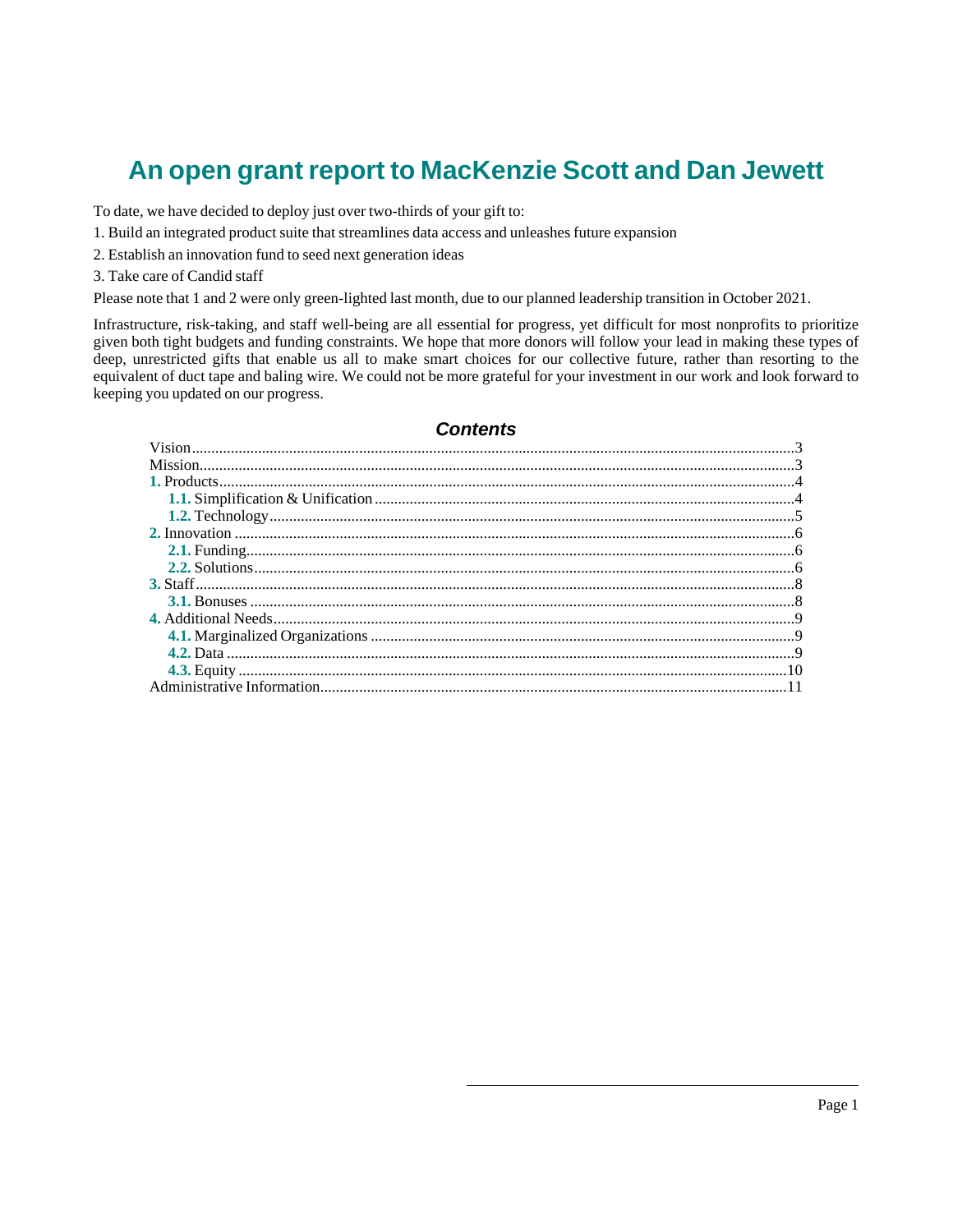*Performance Report*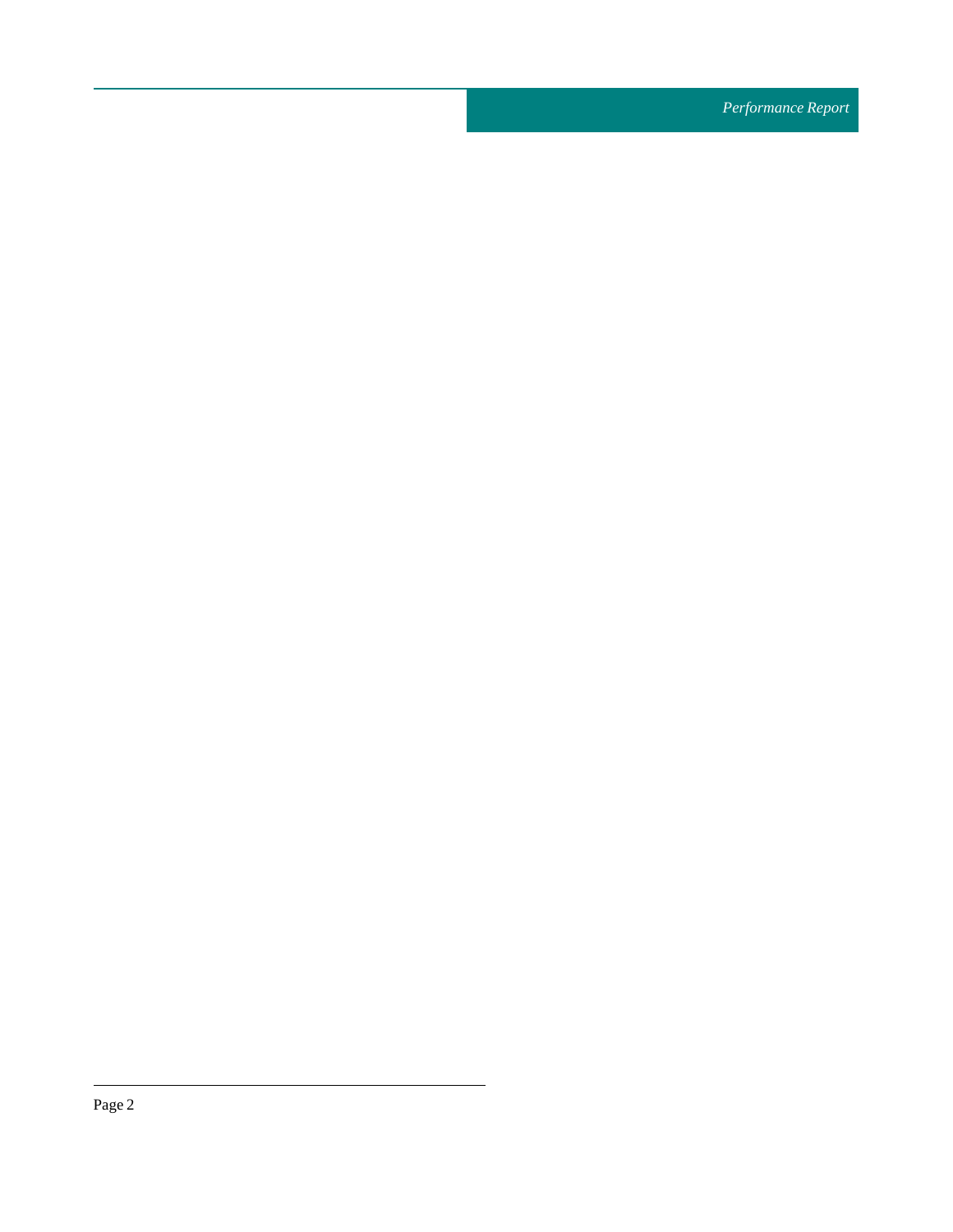# **Candid** (CNDD)

#### **Stakeholder(s):**

#### **Ann Mei Chang** :

*Ann Mei leads Candid in harnessing the precision of data, the power of technology, and the compassion of the social sector to increase its collective ability to do good during these unprecedented times of disruption and need.*

*She is a leading expert on social innovation and the author of Lean Impact: How to Innovate for Radically Greater Social Good. Ann Mei served as chief innovation officer at the U.S. Agency for International Development and the first executive director of its U.S. Global Development Lab. In addition, she was chief innovation officer for Pete for America, chief innovation officer at Mercy Corps, and senior advisor for women and technology at the U.S. Department of State.*

*Prior to her work in the public and social sectors, Ann Mei was a seasoned technology executive, with more than 20 years of experience at Google, Apple, and Intuit, as well as at a range of startups. As senior engineering director at Google, she led worldwide engineering for mobile applications and services, with a mission to bring the next billion people online.*

*She was recognized as one of the "Women in the World: 125 Women of Impact" by Newsweek/The Daily Beast in 2013, "23 most powerful LGBTQ+ people in tech" by Business Insider in 2019, and "20 Top LGBTQ+ Entrepreneurs, Executives and Thought Leaders" by Global Shakers in 2019.*

*Ann Mei earned a B.S. in computer science from Stanford University and is a member of the Aspen Institute's Henry Crown Fellows class of 2011.*

*Role:* Chief Executive Officer

As a new CEO, I have had the rare luxury of inheriting not only a financially sound organization, but one with the ability to make major investments in our future to deliver on our mission.

#### **MacKenzieScott**

*Role:* Major Donor

# **DanJewett**

*Role:* Major Donor

# <span id="page-2-0"></span>Vision

A social sector capable of tackling the critical challenges and opportunities of our time.

# <span id="page-2-1"></span>Mission

To get you the information you need to do good.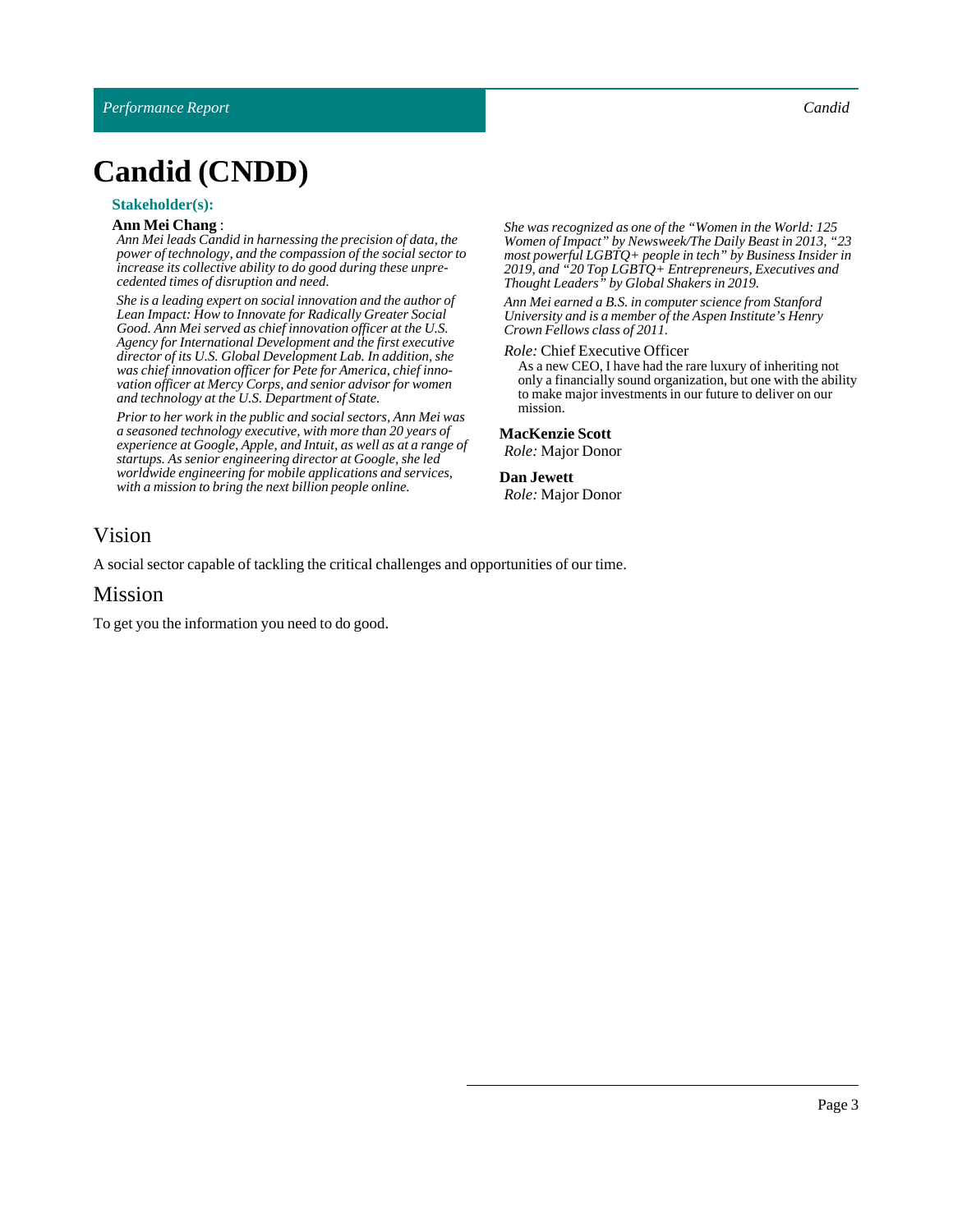# <span id="page-3-0"></span>**1. Products**

*Make it easy for people to finding the information they seek*

<span id="page-3-1"></span>Integrated product suite ~ To deliver on Candid's 2030 vision, we must address what we know to be true: people have difficulty finding the information they seek amidst our plethora of tools, products, and services.

# **1.1.** Simplification & Unification

#### *Simplify and unify Candid's offerings*

Our plan is to simplify and unify Candid's offerings so that our 525,000 monthly users can, in one place, search and vet nonprofits globally, identify potential sources of funding, and gain insight on broader trends—making the social sector more equitable, efficient, and effective.

#### **Performance Indicators**

#### **1.1.1 Users**

| <b>Description</b> | <b>Type</b> | <b>Status</b>   | <b>Start Date</b> | End Date   | Number per<br>Month |
|--------------------|-------------|-----------------|-------------------|------------|---------------------|
| Unspecified        | Target      |                 | 2022-06-15        | 2025-06-15 |                     |
|                    | Actual      | <b>Baseline</b> | 2021-06-16        | 2022-06-15 | 525,000             |
|                    | Actual      |                 | 2024-06-16        | 2025-06-15 | 525,000             |

#### **1.1.2Spending**

-

| Description                                                                                                                                                                                                                                                                                                                                                                              | <b>Type</b> | <b>Status</b> | <b>Start Date</b> | <b>End Date</b> | <b>Million Dollars</b> |
|------------------------------------------------------------------------------------------------------------------------------------------------------------------------------------------------------------------------------------------------------------------------------------------------------------------------------------------------------------------------------------------|-------------|---------------|-------------------|-----------------|------------------------|
| We will be spending<br>\$9M of your grant<br>over three years to<br>build a<br>state-of-the-art<br>technology platform<br>that brings together<br>key features of our<br>flagship products<br>such as Foundation<br>Directory,<br>GuideStar/Charity<br>Check. Seals of<br>Transparency, 990<br>Finder, Philanthropy<br>News Digest, Candid<br>Learning,<br>Foundation Maps,<br>and more. | Target      | Invested      | 2022-06-15        | 2025-06-15      | 9                      |
| These flexible funds<br>have enabled us to<br>not only invest in the<br>development of a<br>robust new platform,<br>but to also support<br>our existing products<br>in parallel so we can                                                                                                                                                                                                | Actual      | Ongoing       | 2022-06-15        | 2025-06-15      |                        |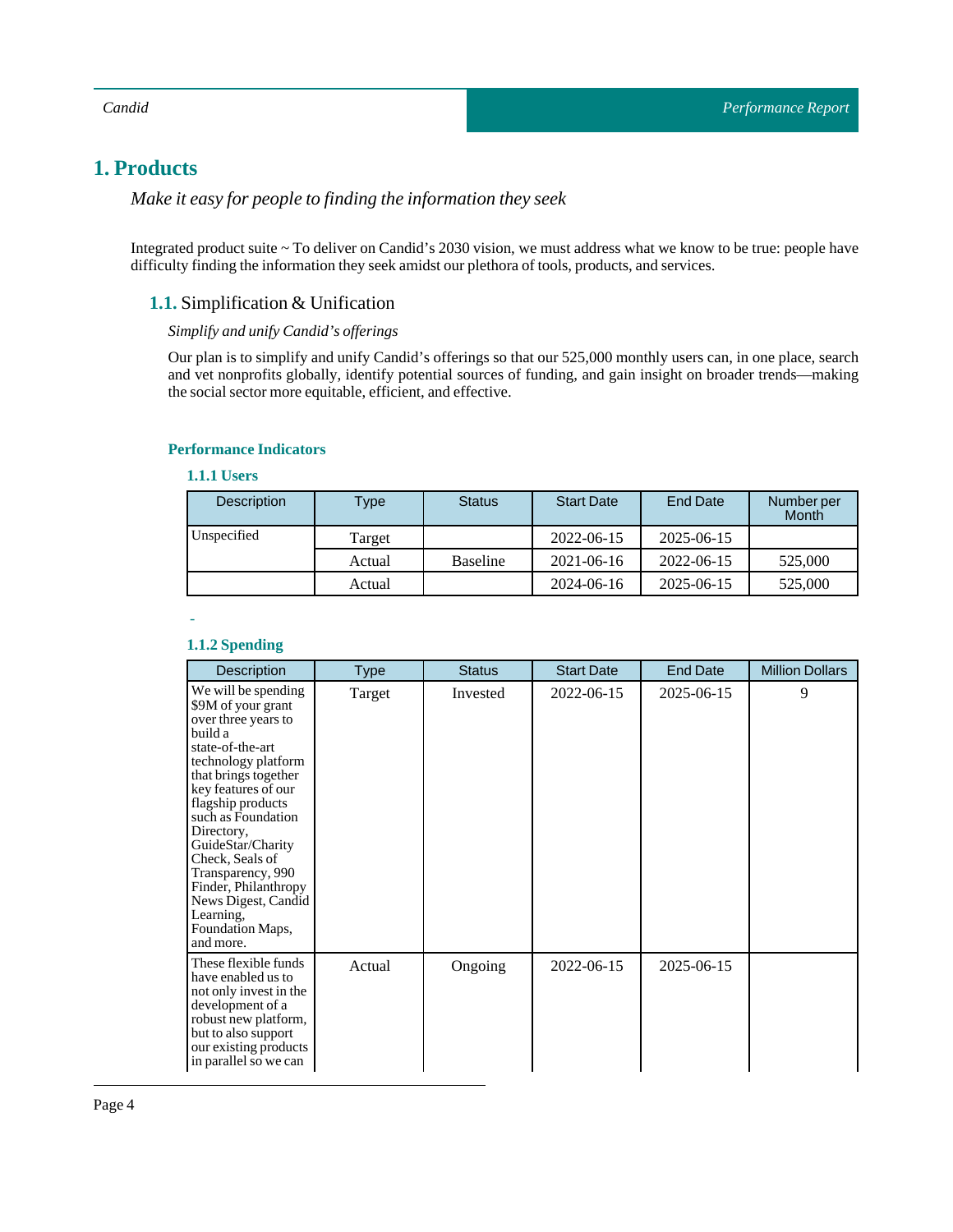#### *Performance Report*

| <b>Description</b>                                                                              | Type   | <b>Status</b> | <b>Start Date</b> | <b>End Date</b> | <b>Million Dollars</b> |
|-------------------------------------------------------------------------------------------------|--------|---------------|-------------------|-----------------|------------------------|
| continue to provide<br>vital resources to the<br>millions of<br>changemakers who<br>rely on us. |        |               |                   |                 |                        |
| <b>TBD</b>                                                                                      | Actual |               | 2022-06-16        | 2025-06-15      |                        |

#### **1.1.3 Product Suite**

-

| <b>Description</b>                                                                                                                                     | <b>Type</b> | <b>Status</b>            | <b>Start Date</b> | <b>End Date</b> |
|--------------------------------------------------------------------------------------------------------------------------------------------------------|-------------|--------------------------|-------------------|-----------------|
| Once deployed, the new suite<br>will simply become Candid.<br>org, with free access to the vast<br>majority of our data,<br>information, and insights. | Target      | <b>Freely Accessible</b> |                   |                 |
| <b>TBD</b>                                                                                                                                             | Actual      |                          |                   |                 |

# <span id="page-4-0"></span>**1.2.** Technology

-

*Transition to a consistent, modern technology stack*

While not externally visible, equally important will be our transition to a consistent, modern technology stack that will speed up our future product development.

#### **Performance Indicators**

#### **1.2.1 Product Development**

| Description                  | $T$ vpe | Status      | <b>Start Date</b> | End Date |
|------------------------------|---------|-------------|-------------------|----------|
| Speed up product development | Target  | Accelerated |                   |          |
| <b>TBD</b>                   | Actual  |             |                   |          |

#### **1.2.2 Tech Debt**

| <b>Description</b>                                                                                                                                                                                                 | Type   | <b>Status</b> | <b>Start Date</b> | <b>End Date</b> |
|--------------------------------------------------------------------------------------------------------------------------------------------------------------------------------------------------------------------|--------|---------------|-------------------|-----------------|
| This will free Candid from the<br>crush of "tech debt" we've<br>accumulated over many years,<br>across numerous disparate<br>systems, and give us the<br>opportunity to leap ahead as<br>new opportunities emerge. | Target | Reduced       |                   |                 |
| <b>TBD</b>                                                                                                                                                                                                         | Actual |               |                   |                 |

-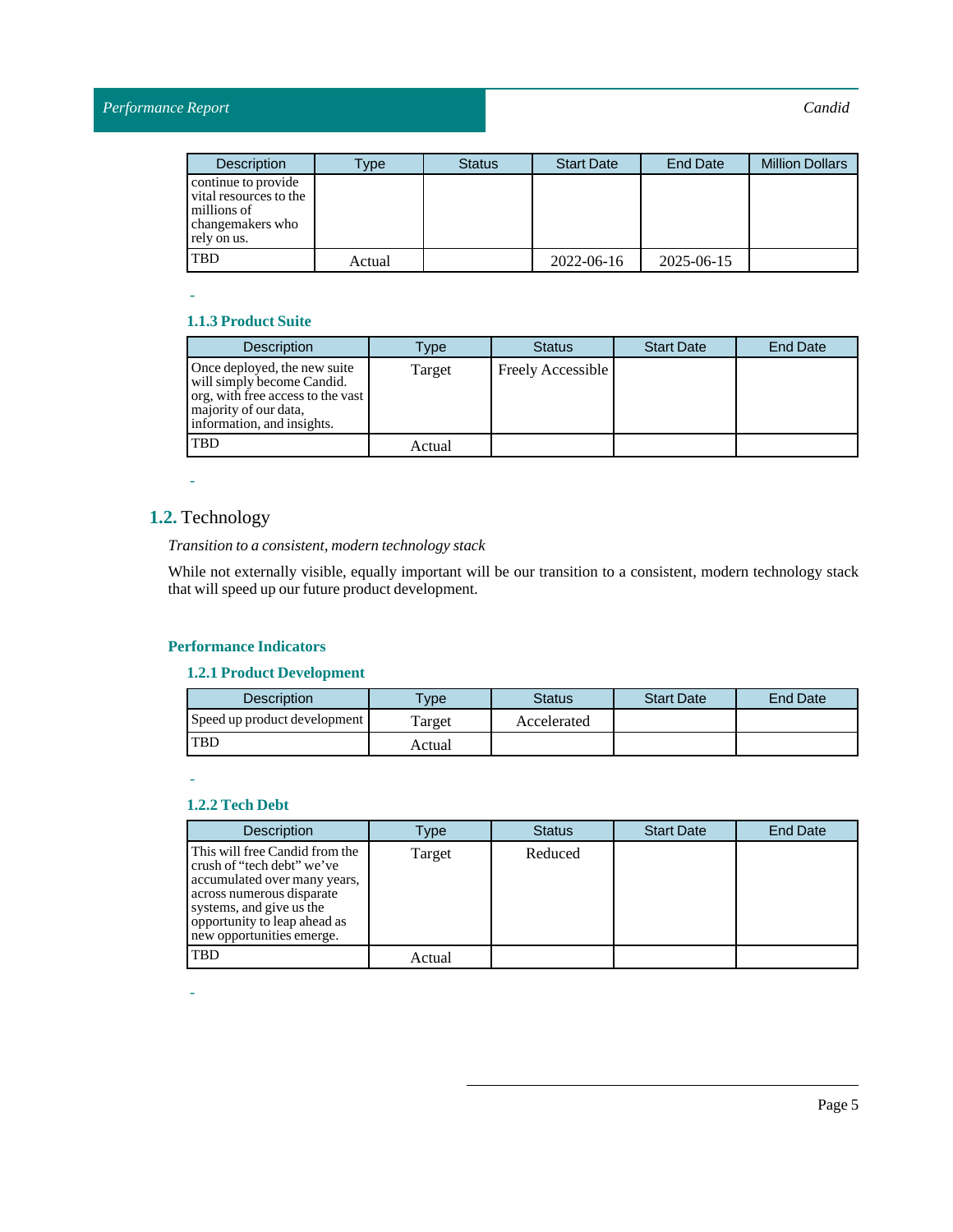# <span id="page-5-0"></span>**2. Innovation**

*Test and validate new ideas*

# **Stakeholder(s) Nonprofits**

<span id="page-5-1"></span>*Role:* Apply Innovations

## **2.1.** Funding

#### *Establish the Candid Innovation Fund*

The Candid Innovation Fund  $\sim$  We are also investing \$500,000 to establish the Candid Innovation Fund, which will be deployed to test and validate major new ideas from staff for products, features, services, and markets over the next three years.

#### **Stakeholder(s):**

**Candid Staff** *Role:* Ideation Offer new ideas for products, features, services, and markets

#### **Performance Indicators**

**2.1.1 Innovation Fund**

| <b>Description</b> | Type   | <b>Status</b> | <b>Start Date</b> | <b>End Date</b> | <b>Dollars</b> |
|--------------------|--------|---------------|-------------------|-----------------|----------------|
| Unspecified        | Target |               | 2022-06-15        | 2025-06-15      |                |
|                    | Actual | Ongoing       | 2022-06-15        | 2025-06-15      | \$500,000.00   |
|                    | Actual |               | 2022-06-16        | 2025-06-15      | \$500,000.00   |

# <span id="page-5-2"></span>**2.2.** Solutions

-

-

*Test new solutions and identify those with the greatest potential*

#### **Performance Indicators**

#### **2.2.1 Potential Solutions**

| <b>Description</b>                                                                                                                            | Type   | <b>Status</b> | <b>Start Date</b> | <b>End Date</b> |
|-----------------------------------------------------------------------------------------------------------------------------------------------|--------|---------------|-------------------|-----------------|
| Our intent is to test a wide<br>range of bold new solutions<br>and identify those with the<br>greatest potential before<br>placing a big bet. | Target | Tested        |                   |                 |
| <b>TBD</b>                                                                                                                                    | Actual |               |                   |                 |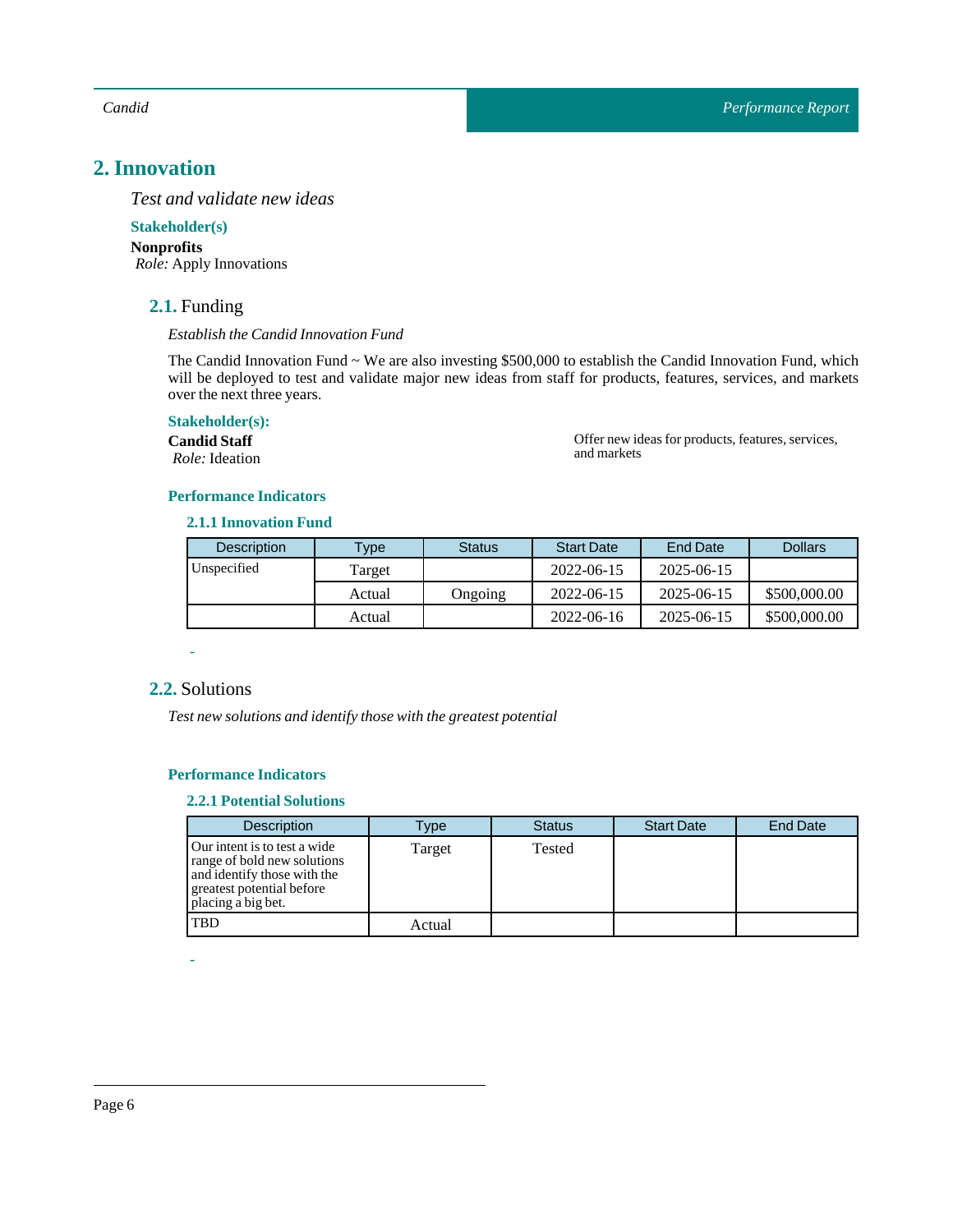### **2.2.2 Additional Investment**

| <b>Description</b>                                                                                                                                     | Type   | <b>Status</b>         | <b>Start Date</b> | <b>End Date</b> | <b>Dollars</b> |
|--------------------------------------------------------------------------------------------------------------------------------------------------------|--------|-----------------------|-------------------|-----------------|----------------|
| For those that<br>demonstrate the<br>strongest potential<br>for impact, we'll<br>consider larger<br>investments from the<br>remainder of your<br>gift. | Target | Amount<br>Unspecified |                   |                 |                |
| TBD                                                                                                                                                    | Actual |                       |                   |                 | \$0.00         |

-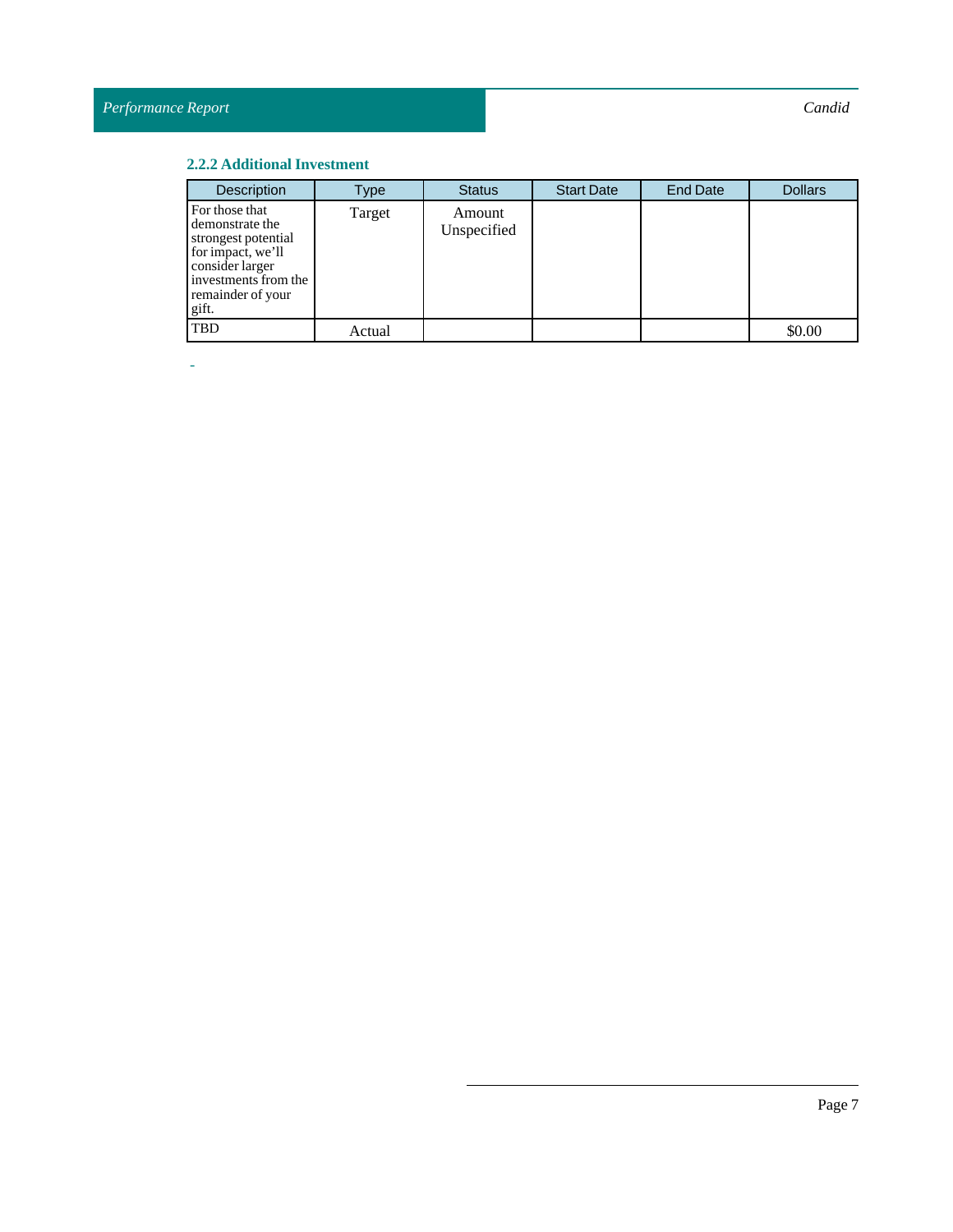<span id="page-7-0"></span>*Protect and reward our staff*

### **Stakeholder(s)**

# **Candid Employees**

*Role:*Service Delivery And, despite enormous personal and professional stress, they continued to deliver data, resources, insights, and

training to our colleagues across the sector, supporting their work at a crucial time.

<span id="page-7-1"></span>Taking care of our staff ~ When Candid pivoted to fully remote work in March 2020, we could not have predicted the length and impact of the pandemic, or how it would affect our staff. Throughout the pandemic, we saw the wellness and safety of our team as a top priority.

#### **3.1.** Bonuses

-

-

-

#### *Provide bonuses*

To show our appreciation for their dedication and hard work in this time of crisis, in November 2021 Candid provided a flat \$2,000 grossed-up bonus for every full-time employee (except for the President), as well as a \$1,000 bonus for every part-time employee.

#### **Performance Indicators**

#### **3.1.1 Bonuses Paidto Full-Time Employees**

| <b>Description</b>         | Type    | <b>Start Date</b> | <b>End Date</b> | <b>Dollars</b> |
|----------------------------|---------|-------------------|-----------------|----------------|
|                            | Target, |                   |                 |                |
| to each full-time employee | Actual  |                   |                 | \$2,000.00     |

#### **3.1.2 Bonuses Paidto Part-Time Employees**

| <b>Description</b>         | $T$ <sub>V</sub> $pe$ | <b>Start Date</b> | <b>End Date</b> | <b>Dollars</b> |
|----------------------------|-----------------------|-------------------|-----------------|----------------|
|                            | Target,               |                   |                 |                |
| to each part-time employee | Actual                |                   |                 | \$1,000.00     |

#### **3.1.3 TotalSum of Bonuses Paid**

| Description | $T$ <sub>V</sub> $pe$ | <b>Start Date</b> | End Date | <b>Dollars</b> |
|-------------|-----------------------|-------------------|----------|----------------|
|             | Target                |                   |          |                |
| Unreported  | Actual                |                   |          | \$0.00         |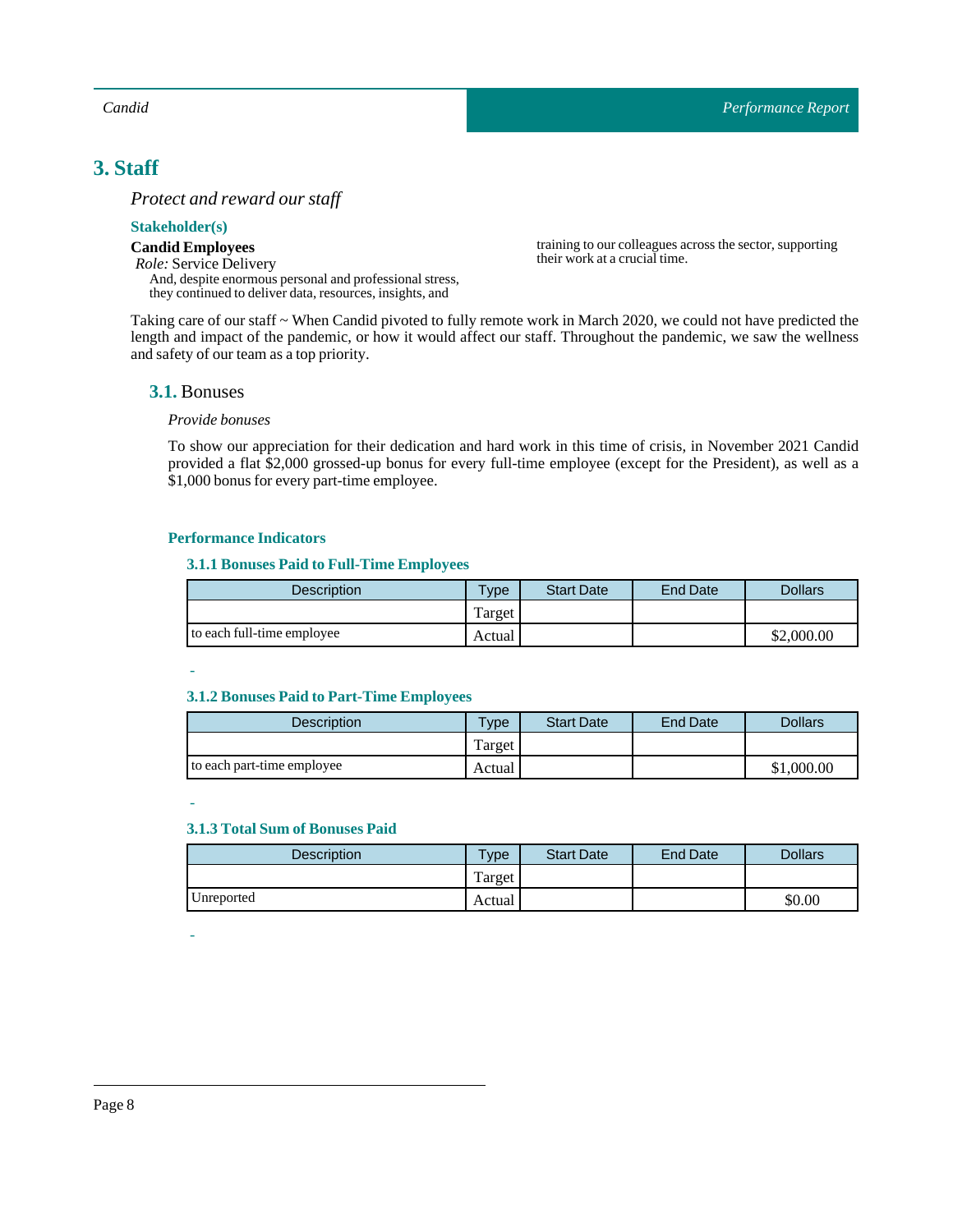# <span id="page-8-0"></span>**4. Additional Needs**

*Better serve the needs of the sector*

**Stakeholder(s) Philanthropic Sector** *Role:*Philanthropy

<span id="page-8-1"></span>Looking forward ~ Alongside these investments, we are also taking a hard look at other ways we can better serve the needs of the sector.

#### **4.1.** Marginalized Organizations

#### *Bridge gaps in affordability, awareness, capacity, and social capital*

At Candid, we believe that all organizations, particularly those who have been historically marginalized, should be able to fully benefit from our offerings. Thus, we are actively working to bridge gaps in affordability, awareness, capacity, and social capital.

#### **Stakeholder(s):**

#### **Marginalized Organizations**

#### **Performance Indicators**

#### **4.1.1 Foundation Directory**

| <b>Description</b>                                                                                                                                                     | Type   | Access                          | <b>Start Date</b> | <b>End Date</b> |
|------------------------------------------------------------------------------------------------------------------------------------------------------------------------|--------|---------------------------------|-------------------|-----------------|
| <b>Offer access to Foundation</b><br>Directory Essential                                                                                                               | Target | Accessible                      |                   |                 |
| One example is our offer for<br>free access to Foundation<br>Directory Essential to<br>nonprofits with a budget under<br>\$1M who earn a Gold Seal of<br>Transparency. | Actual | Free to Qualified<br>Nonprofits |                   |                 |

#### <span id="page-8-2"></span>**4.2.** Data

-

*Make our data more open and accessible*

In addition, we are working to make our data more open and accessible.

#### **Performance Indicators**

#### **4.2.1 Performance Data**

| <b>Description</b>                                                                                                                                          | Type   | <b>Status</b>           | <b>Start Date</b> | End Date |
|-------------------------------------------------------------------------------------------------------------------------------------------------------------|--------|-------------------------|-------------------|----------|
| Share nonprofit performance<br>data                                                                                                                         | Target |                         |                   |          |
| We recently launched a feature<br>that enables any nonprofit that<br>earns a Seal of Transparency to<br>share their data freely with<br>anyone they choose. | Actual | <b>Freely Shareable</b> |                   |          |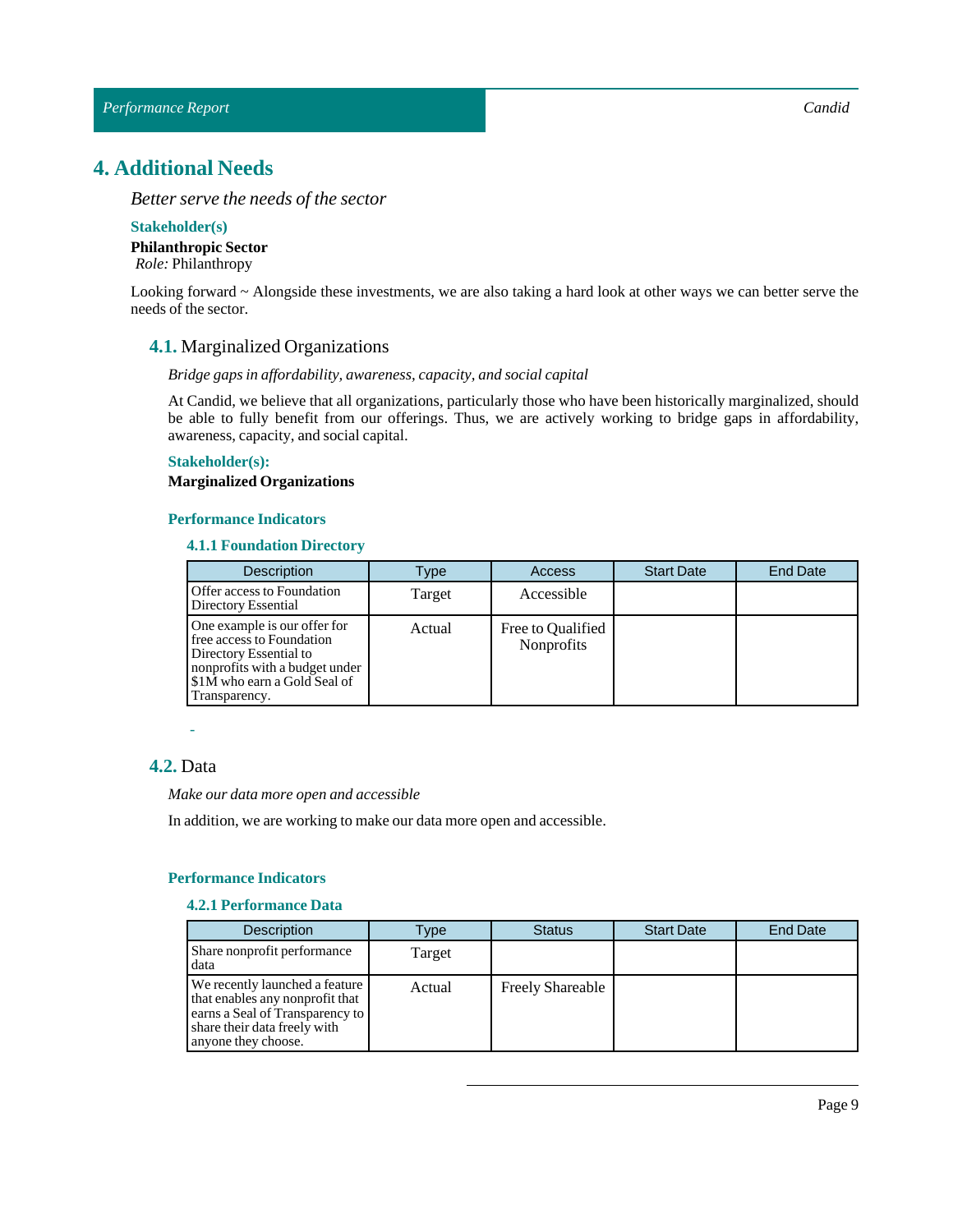# <span id="page-9-0"></span>**4.3.** Equity

-

### *Support equity initiatives*

And we are embarking on a sector-wide campaign to support equity initiatives by updating our demographic survey, collecting data in a reusable form, and making it publicly and freely available.

#### **Stakeholder(s):**

#### **Demographic Groups**

#### **Performance Indicators**

#### **4.3.1Survey**

| Description                      | vpe    | <b>Status</b> | <b>Start Date</b> | <b>End Date</b> |
|----------------------------------|--------|---------------|-------------------|-----------------|
| Update our demographic<br>survey | Target | Updated       |                   |                 |
| <b>TBD</b>                       | Actual |               |                   |                 |

# **4.3.2 Data**

-

-

-

| Description                     | <b>VDe</b> | Status   | <b>Start Date</b> | <b>End Date</b> |
|---------------------------------|------------|----------|-------------------|-----------------|
| Collect data in a reusable form | Target     | Reusable |                   |                 |
| <b>TBD</b>                      | Actual     |          |                   |                 |

#### **4.3.3 Access**

| <b>Description</b>                                         | $T$ vpe | <b>Status</b>                  | <b>Start Date</b> | <b>End Date</b> |
|------------------------------------------------------------|---------|--------------------------------|-------------------|-----------------|
| Make our demographic data<br>publicly and freely available | Target  | Publicly & Freely<br>Available |                   |                 |
| <b>TBD</b>                                                 | Actual  |                                |                   |                 |